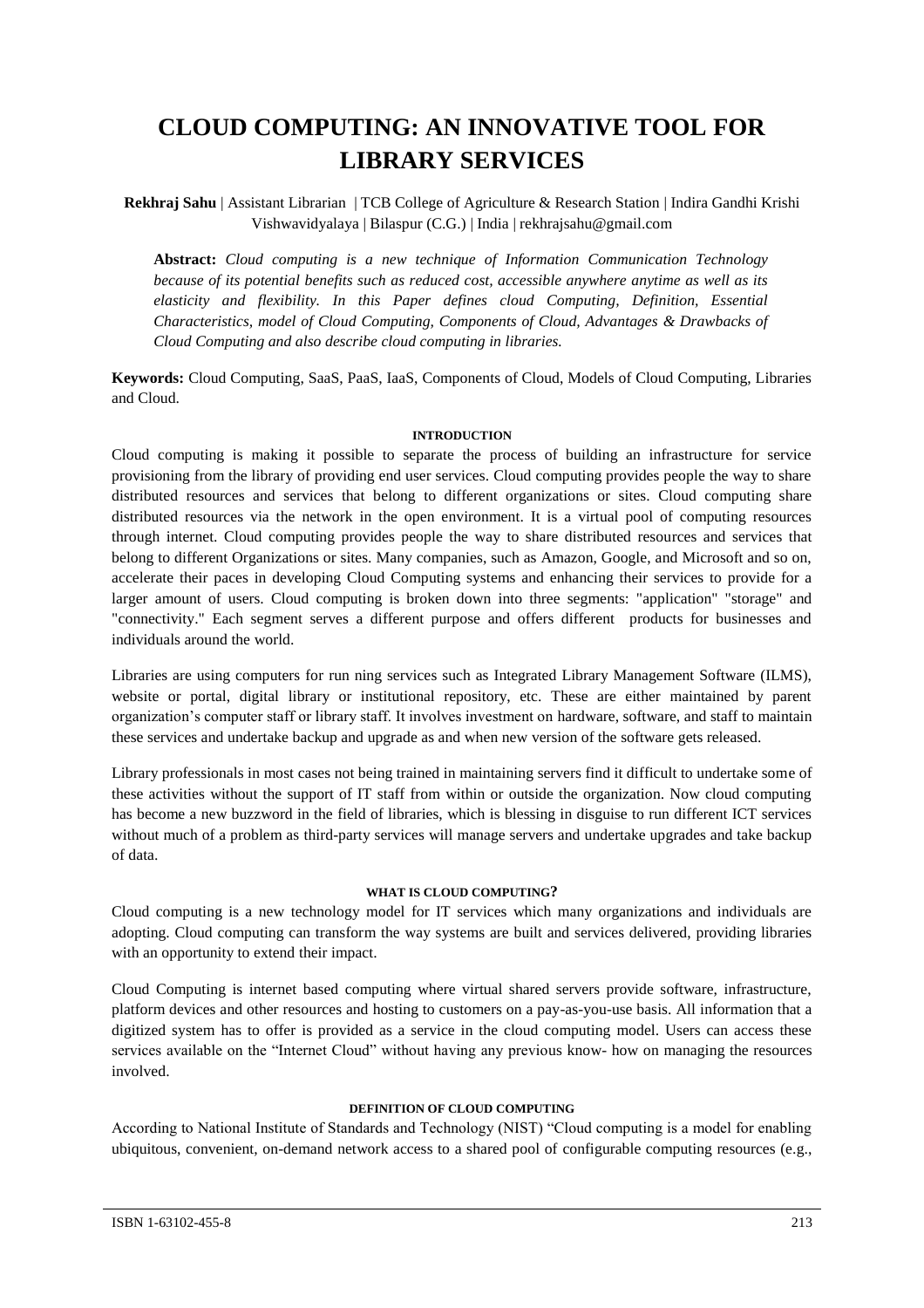networks, servers, storage, applications, and services) that can be rapidly provisioned and released with minimal management effort or service provider interaction."

According to the Gartner Group cloud computing as "a style of computing in which massively scalable and elastic IT-enabled capabilities are delivered as a service to external customers using Internet technologies."

According to the Forrester defines cloud computing as "A pool of abstracted, highly scalable, and managed compute infrastructure capable of hosting end-customer applications and billed by consumption."

Cloud computing is a type of computing that relies on sharing computing resources rather than having local servers or personal devices to handle applications.

Essential Characteristics of Cloud Computing

NIST has identified five essential characteristics of cloud computing: on-demand service, broad network access, resource pooling, rapid elasticity, and measured service. Cloud services exhibit five essential characteristics that demonstrate their relation to, and differences from, traditional computing approaches:

On-demand self-service: A consumer can unilaterally provision computing capabilities such as server time and network storage as needed automatically, without requiring human interaction with a service provider.

Broad network access: Capabilities are available over the network and accessed through standard mechanisms that promote use by heterogeneous thin or thick client platforms (e.g., mobile phones, laptops, and PDAs) as well as other traditional or cloud based software services.

Resource pooling: The provider's computing resources are pooled to serve multiple consumers using a multitenant model, with different physical and virtual resources dynamically assigned and reassigned according to consumer demand. There is a degree of location independence in that the customer generally has no control or knowledge over the exact location of the provided resources, but may be able to specify location at a higher level of abstraction (e.g., country, state, or data center). Examples of resources include storage, processing, memory, network bandwidth, and virtual machines. Even private clouds tend to pool resources between different parts of the same organization.

Rapid elasticity: Capabilities can be rapidly and elastically provisioned in some cases automatically to quickly scale out; and rapidly released to quickly scale in. To the consumer, the capabilities available for provisioning often appear to be unlimited and can be purchased in any quantity at any time.

Measured service: Cloud systems automatically control and optimize resource usage by leveraging a metering capability at some level of abstraction appropriate to the type of service (e.g., storage, processing, bandwidth, or active user accounts). Resource usage can be monitored, controlled, and reported providing transparency for both the provider and consumer of the service.

Multi Tenacity: It is the 6th characteristics of cloud computing advocated by the Cloud Security Alliance. It refers to the need for policy driven enforcement, segmentation, isolation, governance, service levels, and chargeback/ billing models for different consumer constituencies.

It is important to recognize that cloud services are often but not always utilized in conjunction with, and enabled by, virtualization technologies. There is no requirement, however, that ties the abstraction of resources to virtualization technologies and in many offerings virtualization by hypervisor or operating system container is not utilized.

# **CLOUD COMPUTING MODELS**

Cloud Providers offer services that can be grouped into three categories.

**Software as a Service (SaaS):** In this model, a complete application is offered to the customer, as a service on demand. A single instance of the service runs on the cloud & multiple end users are serviced. On the customers"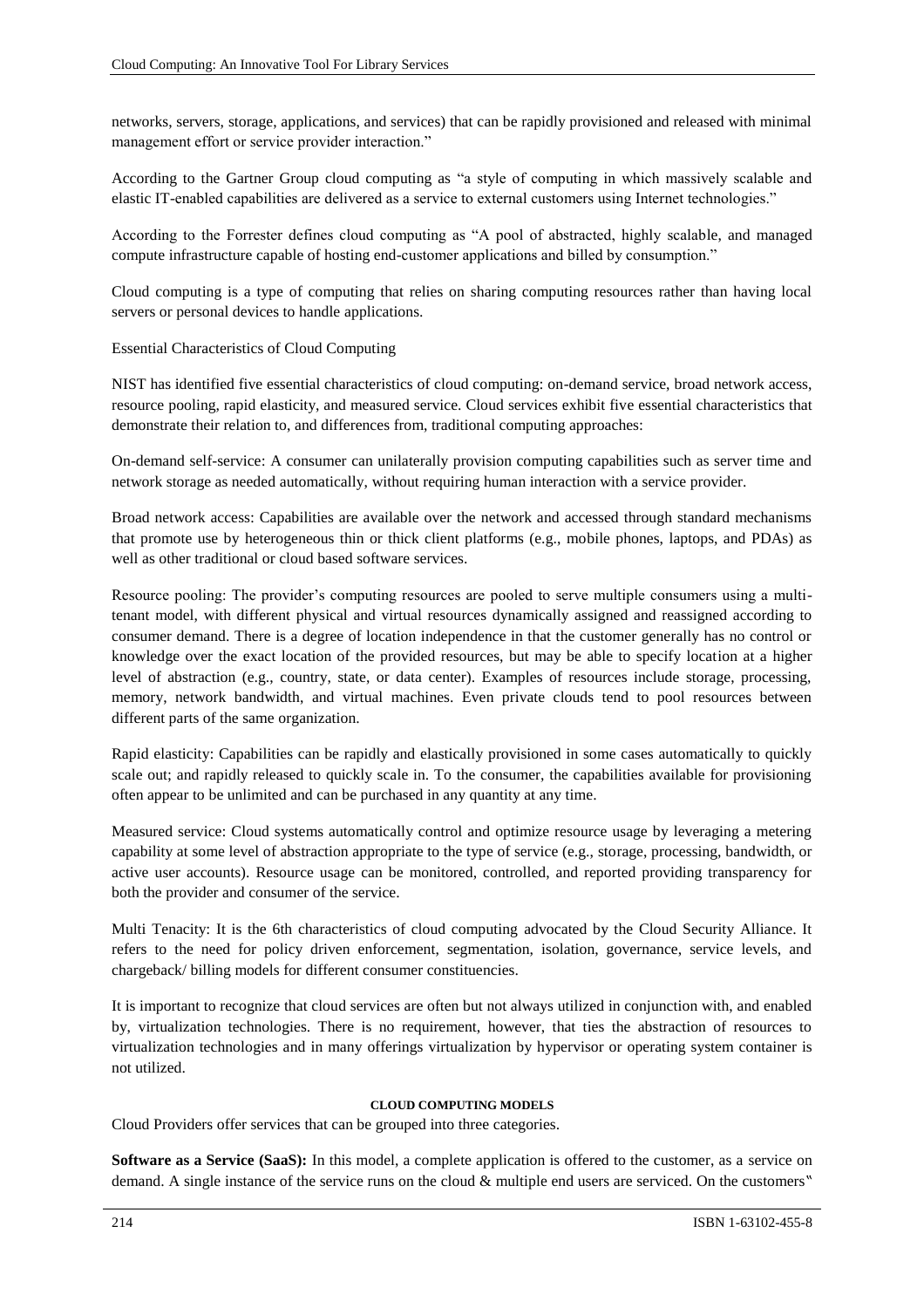side, there is no need for upfront investment in servers or software licenses, while for the provider, the costs are lowered, since only a single application needs to be hosted & maintained. Today SaaS is offered by companies such as Google, Salesforce, Microsoft, Zoho, etc.

**Platform as a Service (PaaS):** Here, a layer of software, or development environment is encapsulated & offered as a service, upon which other higher levels of service can be built. The customer has the freedom to build his own applications, which run on the provider's infrastructure. To meet manageability and scalability requirements of the applications, PaaS providers offer a predefined combination of OS and application servers, such as LAMP platform (Linux, Apache, MySql and PHP), restricted J2EE, Ruby etc. Google's App Engine, Force.com, etc are some of the popular PaaS examples.

**Infrastructure as a Service (IaaS):** IaaS provides basic storage and computing capabilities as standardized services over the network. Servers, storage systems, networking equipment, data centre space etc. are pooled and made available to handle workloads. The customer would typically deploy his own software on the infrastructure. Some common examples are Amazon, GoGrid, 3 Tera, etc.

Cloud computing is defined to have several deployment models, each of which provides distinct trade-offs for agencies which are migrating applications to a cloud environment. NIST defines the cloud deployment models as follows:

**Private cloud:** The cloud infrastructure is operated solely for an organization. It may be managed by the organization or a third party and may exist on premise or off premise.

**Community cloud:** The cloud infrastructure is shared by several organizations and supports a specific community that has shared concerns (e.g., mission, security requirements, policy, and compliance considerations).It may be managed by the organizations or a third party and may exist on premise or off premise.

**Public cloud:** The cloud infrastructure is made available to the general public or a large industry group and is owned by an organization selling cloud services.,bascvffr4u7=

**Hybrid cloud:** The cloud infrastructure is a composition of two or more clouds (private, com-munity, or public) that remain unique entities but are bound together by standardized or proprietary technology that enables data and application portability (e.g., cloud bursting for load-balancing between clouds).

# **COMPONENTS OF CLOUD**

A Cloud system consists of three major components such as clients, data centre and distributed servers. Each element has a definite purpose and plays a specific role.

**Clients:** Clients are in a cloud computing architecture are similar to the clients of everyday local area network (LAN). These are the computers which are residing on the desk of the end users. This is where the front-end applications are installed. They can be laptops, tablet computers, mobile phones or PDAs. In short clients are the devices at the user side and used to manage client information. The physical specification brings the client into the following three categories.

- Mobile- Mobile devices include smart phones, Tablets or PDAs.
- Thin-These are the dump terminals having no hard disk space rather it let the servers do all processing activities. It simply displays the information.
- Thick- This type of client is a regular computer, using a web browser like Firefox or Internet Explorer to connect to the cloud.

**Data Centre:** The data centre is the collection of servers where the applications to which the user subscribes are hosted. A data centre server can be virtualized in nature where the software can be installed in the main physical server but appeared as separate server identity to the user. In this way, one can have half a dozen virtual servers running on one physical server.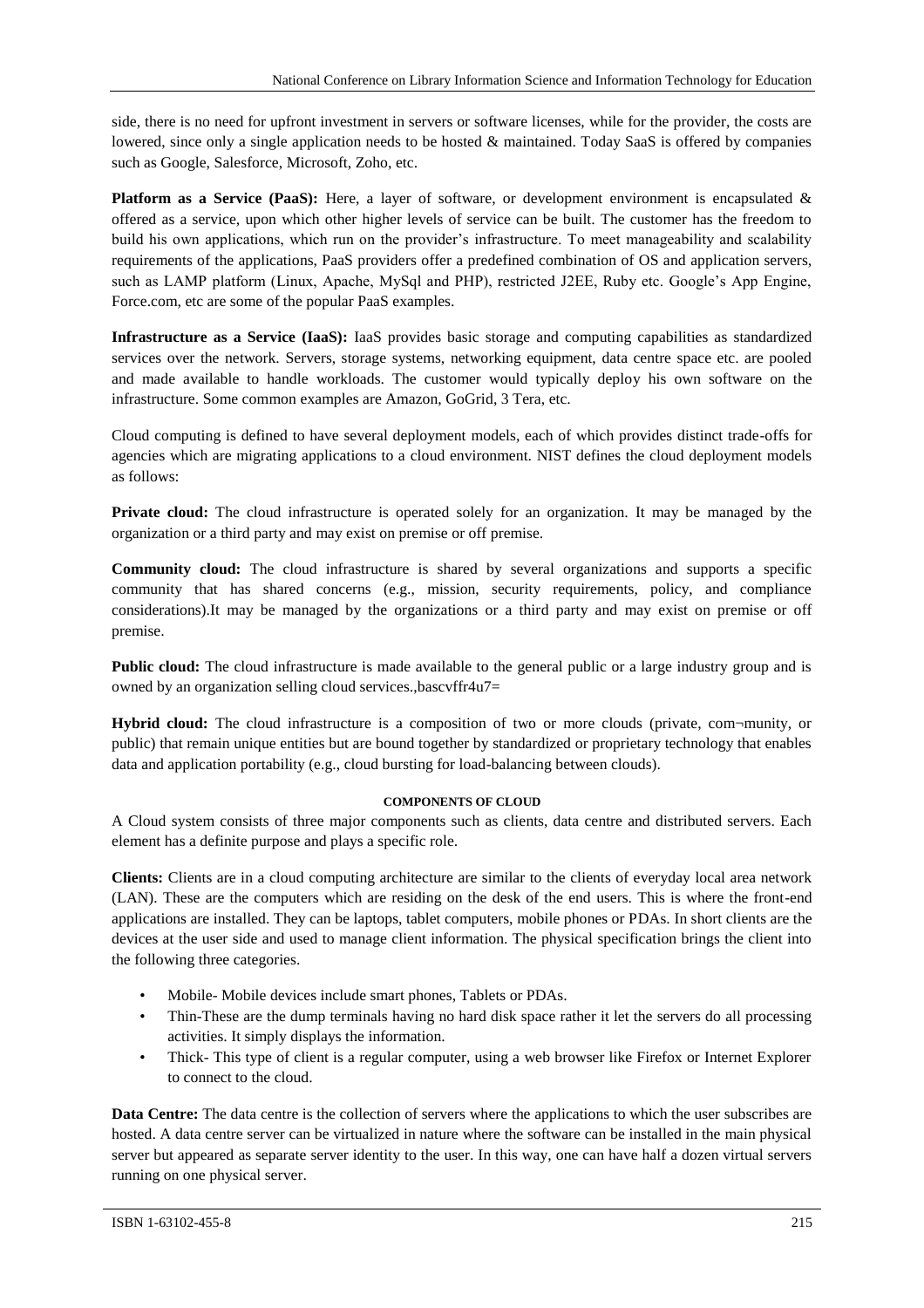**Distributed Servers:** It is not necessary that the data centre always contains only one server in our place. Sometimes servers are placed in geographically disparate locations in the globe. But from the end user perspective it seems that data is coming from a central server. In this approach if one server is down or instantly not available to a client request, may be due to congestions etc., the other services activate to cater the clients. In order to provide seamless service to the client, the data in these servers are synchronized frequently.

# **ADVANTAGES OF CLOUD COMPUTING IN LIBRARY SERVICE**

- Cost reduction- Ability to increase or decrease the consumption of hardware or software resources immediately and in some cases automatically.
- Scalability- "Pay as you go" allowing a more efficient control of expenditures.
- Lower investment, reduced risk- Immediate access to the improvements in the resource proposed (hardware and software) and debugging.
- Support included- Enjoyment of the most advanced security procedures, availability and performance of providers with experience and knowledge in this type of service.
- Greater security and accessibility- Access to resources from any geographical point and the ability to test and evaluate resources at no cost.
- Portability- since the service is available over the web, the service can be availed through browser from any part of the world.
- Adjustable storage- In the traditional system, if the server is less than what we have. The server should be replaced with the new one. In this computing, the storage capacity can be adjusted according to the needs of the library, since the storage is controlled by the service provider.
- Cloud OPAC- Most of the libraries in the world are having the catalogue over the web. These catalogues are available with their libraries local server made it available over the web. If the catalogue of the libraries made it available through cloud, it will be more benefit to the users to find out the availability of materials.

# **DRAWBACKS OF CLOUD COMPUTING**

The drawbacks are actually the same as those encountered by institutions that have information hosted outside of the entity. Whereas, in the case of hard-copy document files and at the enterprise level, this fear disappeared years ago, given the benefits of cost reduction in infrastructure management and security, in the case of digital data there is still a huge fear of putting our information in the hands of third parties. This fear arises due to issues such as confidentiality, theft, loss etc. Yet people are increasingly more likely to do so now that the use of Web 2.0 and social networks has become so widespread. There is nothing more sensitive than banking or personal data, yet this data is stored in servers over which we have no domain or ownership.

An institution might take the decision to progressively move towards Cloud Computing by uploading applications which are not very sensitive such as: messaging, the booking of rooms, meeting management, the liquidation of costs, and holiday management. Following this learning process, more valuable information involving the corpus of the institution, i.e. "Business intelligence" might be uploaded to the cloud. In the case of libraries and information centers, this information would include management funds and network transactions.

## **LIBRARIES AND CLOUDS**

Today we are living in the age of information. Information technology plays a very vital role in handing library resources ranges from collection, storage, organization, processing, and analysis of information dissemination. Library field facing many challenges in the profession due to applications of information technology. New concepts and technologies are being added to ease the practices in the libraries and satisfy the needs of the knowledge society. With the advent of information technology, libraries have become automated which is the basic need towards advancement followed by networks and more effort are towards virtual libraries.

The emergence of digital library, internet usage, web tools application for libraries, consortium practices leads to the advancement in library profession. Cloud computing is a completely new IT technology and it is known as the third revolution after PC and internet in IT. The later technology trend in library science is use of cloud computing for various purposes and for achieving economy in library functions. Since cloud computing is a new